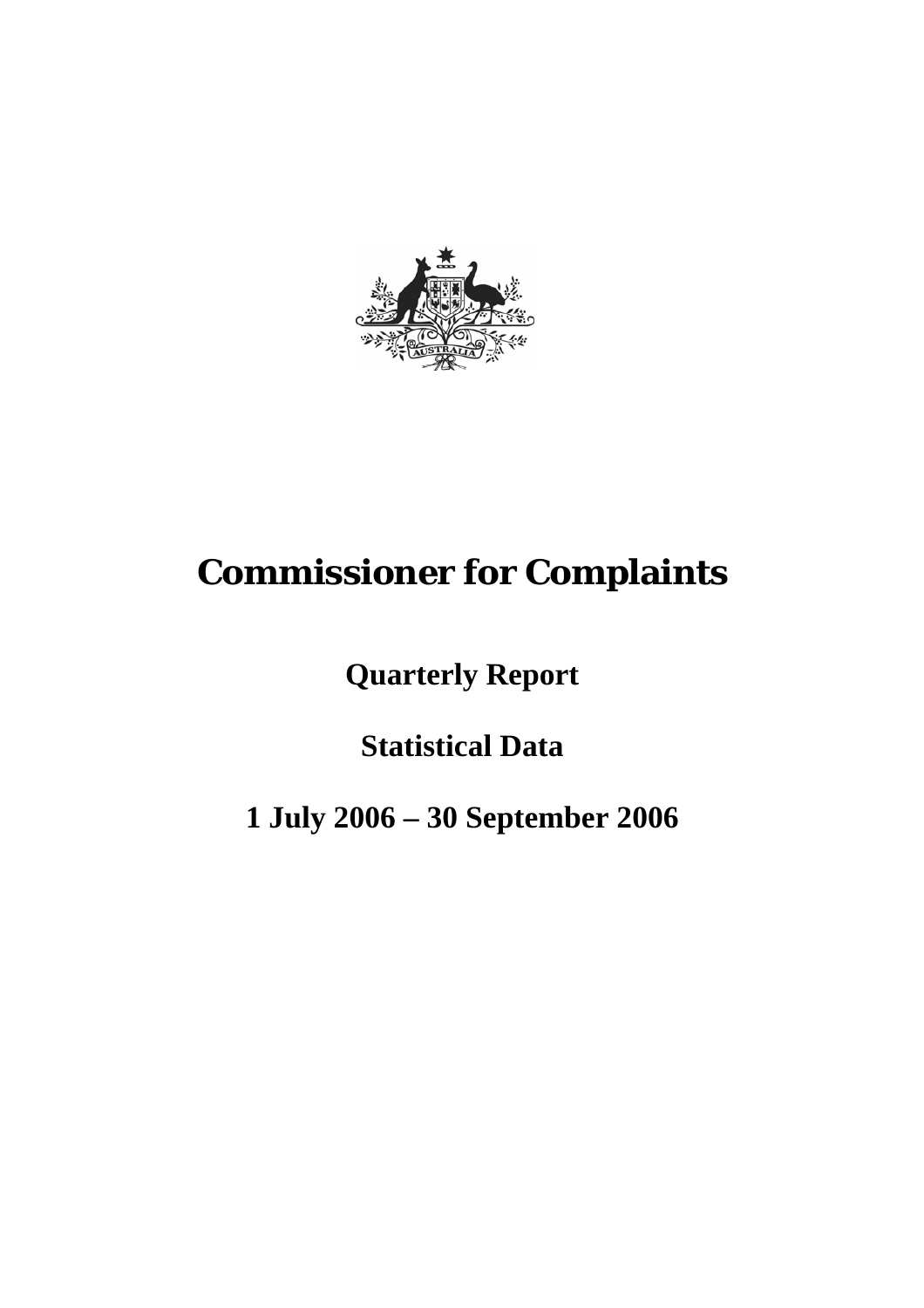# **Contents**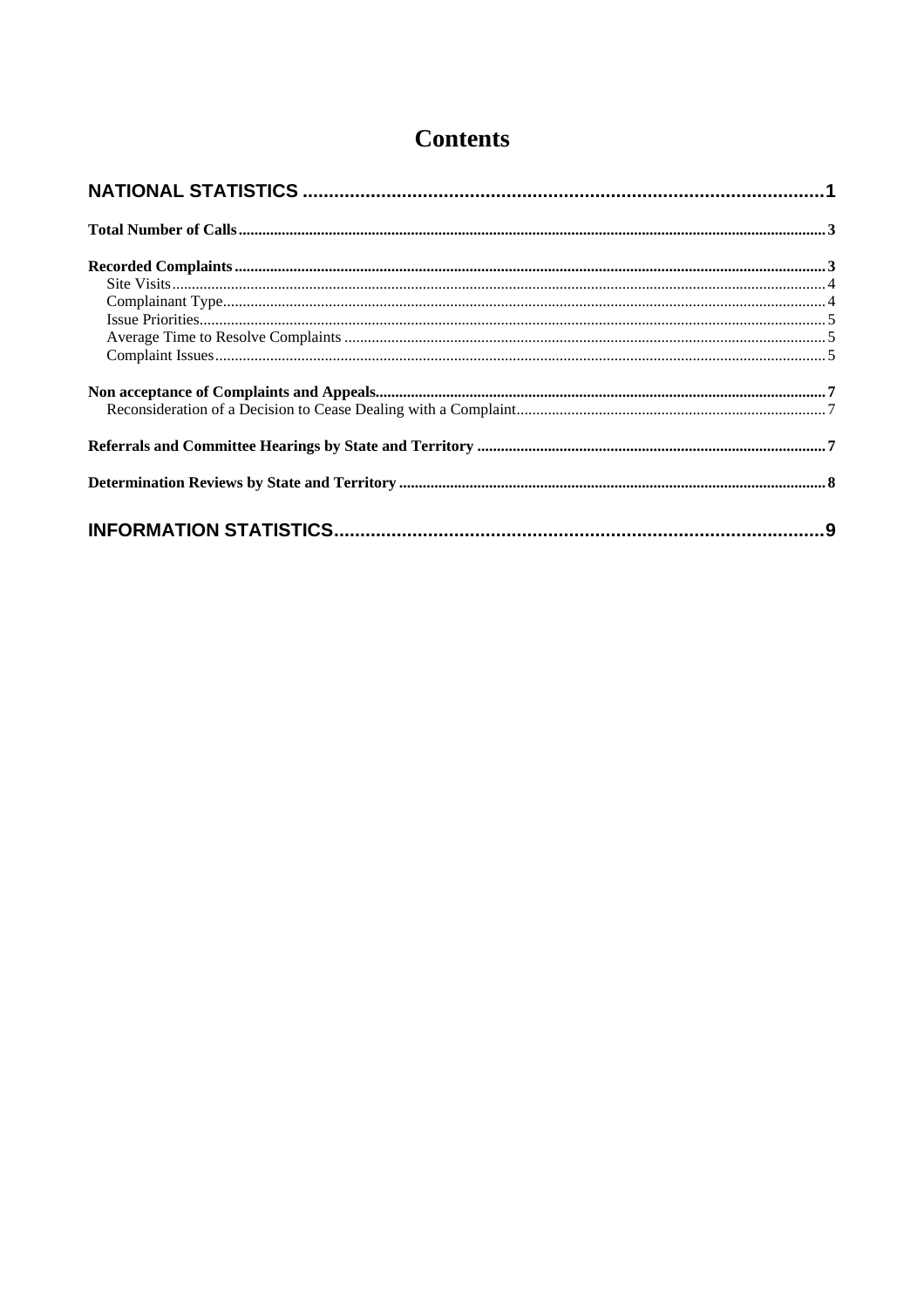# <span id="page-2-0"></span>**National Statistics**

The data show that the number of complaints and information calls recorded each quarter is proportionately similar. The data show that, during the current reporting quarter, the number of complaints and information calls was greater than that recorded in the previous quarter. This increase is thought to be due to continued media interest in aged care.



**Quarterly statistics January 2001 – September 2006** 

The following figure shows the average number of days taken to finalise complaints accepted during all reporting periods from the January–March 2001 quarter. The data show that the number of complaints lodged and finalised during this quarter are a little lower than those recorded in the January-March quarter and slightly more cases were resolved this quarter than were finalised in the previous quarter. The average number of days taken to finalise complaints has risen.

During the April-June quarter, the average number of days to finalise 107 complaints was 28.53 days compared with the current reporting quarter where the average number of days taken to finalise 113 complaints was 28.90 days.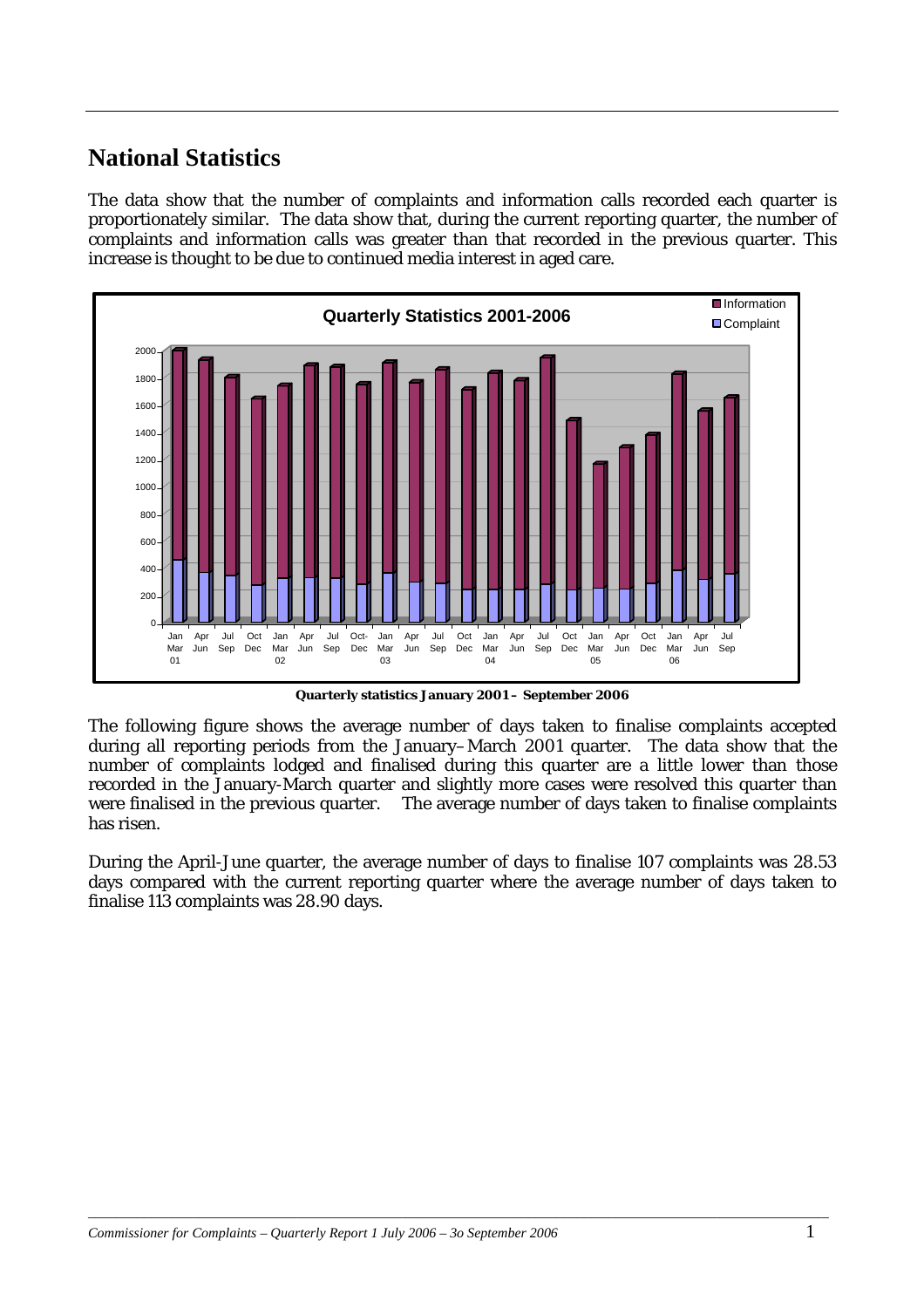

**Cases lodged and finalised during each quarter** 

Each quarter the Scheme finalises a number of complaints that were accepted prior to the beginning of the current reporting period. The figure below depicts the total number of complaints finalised in a period and the average number of days to finalise all complaints resolved during the period. Between 1 July 2006 and 3o September 2006 the Scheme finalised a total of 223 complaints; 110 of those complaints were lodged prior to 1 July 2006. This figure includes complaints finalised via negotiation, mediation, determination as well as complaints that were not accepted, withdrawn or where the Scheme made a decision to cease to deal with the matter.



**Total number of complaints finalised during the quarter and average days to finalise**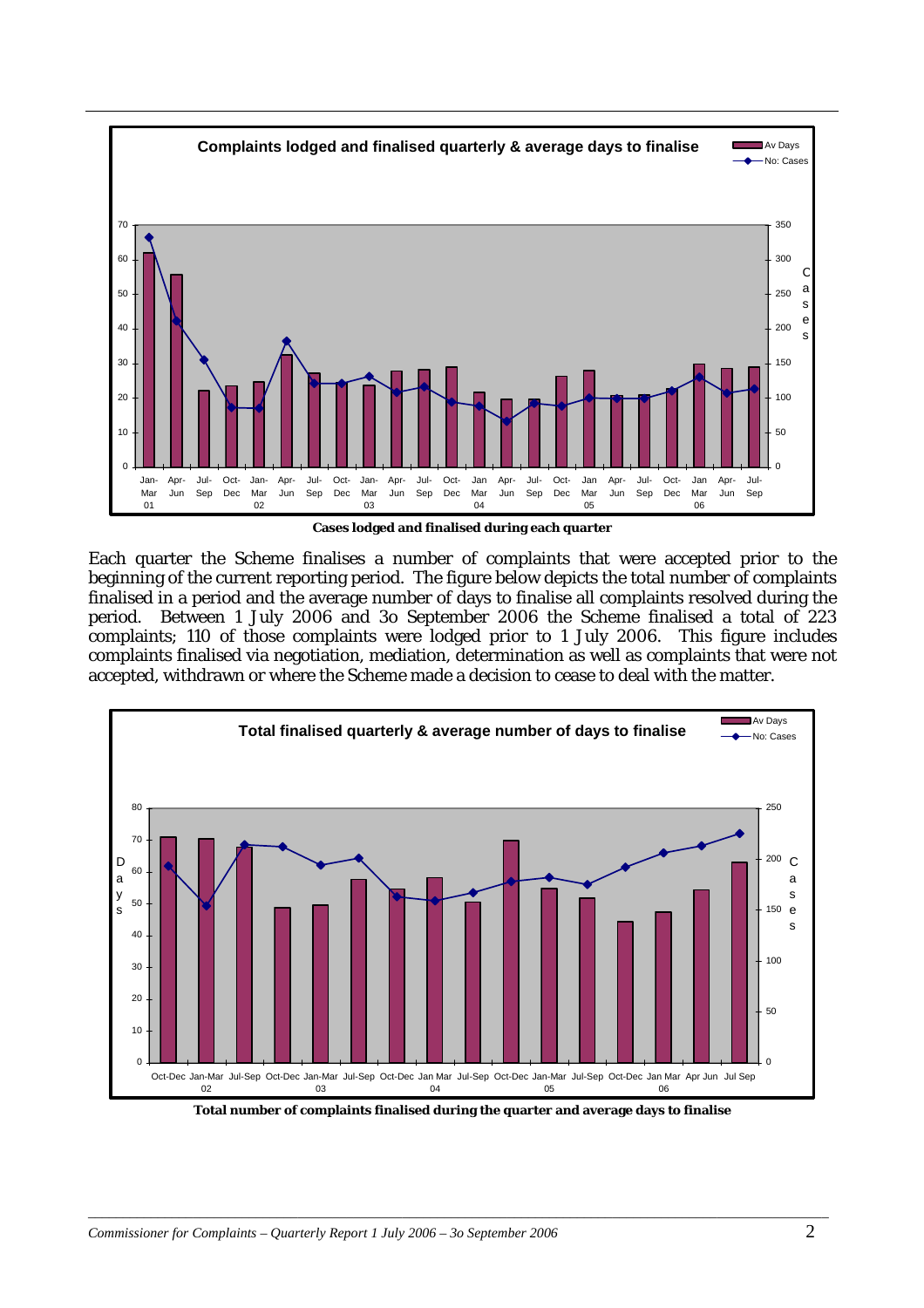<span id="page-4-0"></span>The following data is derived from various reporting elements of the Scheme's database and provide information relating to the operation of the Scheme during the reporting period 1 July –30 September 2006. Care should be taken when interpreting these data as changes to the database continue to be made in order to enhance the capacity to capture, identify and report on information collected. Statistics provided here should be regarded as indicative as opposed to definitive information.

# **Total Number of Calls**

During this reporting period the Scheme dealt with a total of 1,650 calls. The following figure shows the breakdown of calls recorded in each jurisdiction, that is the number of complaints and information calls, shown as a percentage of the total number of calls recorded nationally.



**Total Number of Calls by Jurisdiction**

Of the 1,650 calls recorded, 354 (21 per cent) were registered as complaints and 1,296 (79 per cent) were registered as information calls.

# **Recorded Complaints**

The majority (95 per cent) of the 354 complaints recorded during the reporting period related to aged residential care services. Seven complaints (two per cent) related to Community Aged Care Packages (CACPs) and nine complaints (three per cent) related to flexible care services. The increase in complaints related to flexible services is a trend not previously identified.

As in previous reports, the relatives of residents lodged the majority of complaints recorded nationally (64 per cent). Across Australia, care recipients lodged 13 per cent of complaints, staff lodged three per cent, friends two per cent and ex staff lodged one per cent. Five per cent of complainants were registered as 'unknown' and a further 12 per cent of complainants were recorded as 'other'.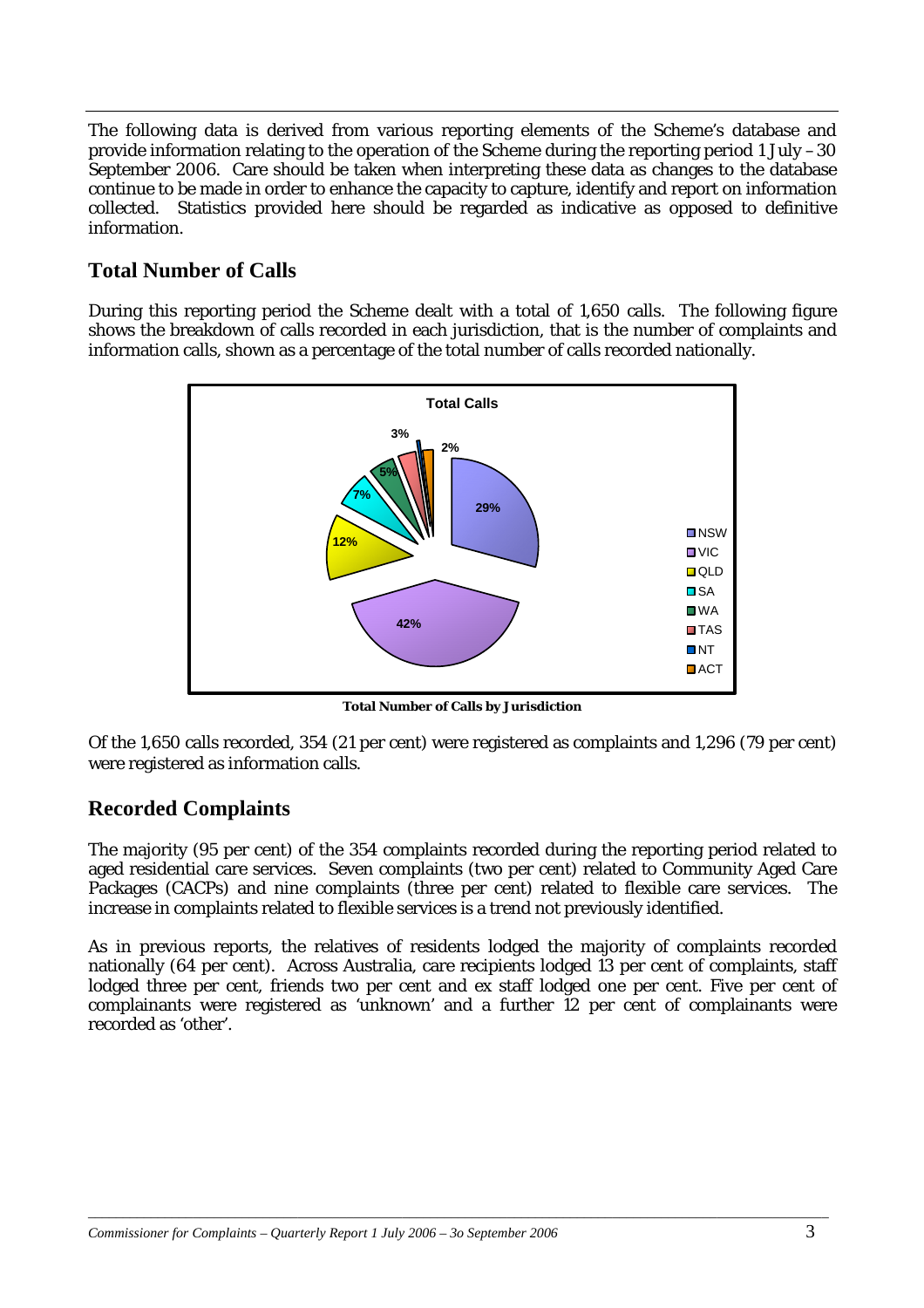<span id="page-5-0"></span>

#### **Site Visits**

During the reporting period the database records that officers undertook a total of 74 site visits either as part of the preliminary assessment or ongoing management of the issues raised.A total of 70 facilities were visited and issues relating to 81 individual complaints were discussed.

### **Complainant Type**

Of the 354 complaints recorded nationally during the reporting period, 300 (85 per cent) were registered as open complaints, 34 (10 per cent) as confidential complaints and 20 (six per cent) as anonymous complaints. The number of anonymous complaints recorded increased during this reporting period, however, the relatively small numbers is thought to be a manifestation of recording practices and not a true reflection of the numbers of anonymous complaints. Readers should also note that a proportion of complainants who initially lodge a confidential complaint with the Scheme subsequently amend the status of their complaint and request that the issues being dealt with are managed as an open complaint.



 **Complainant Type and Volume**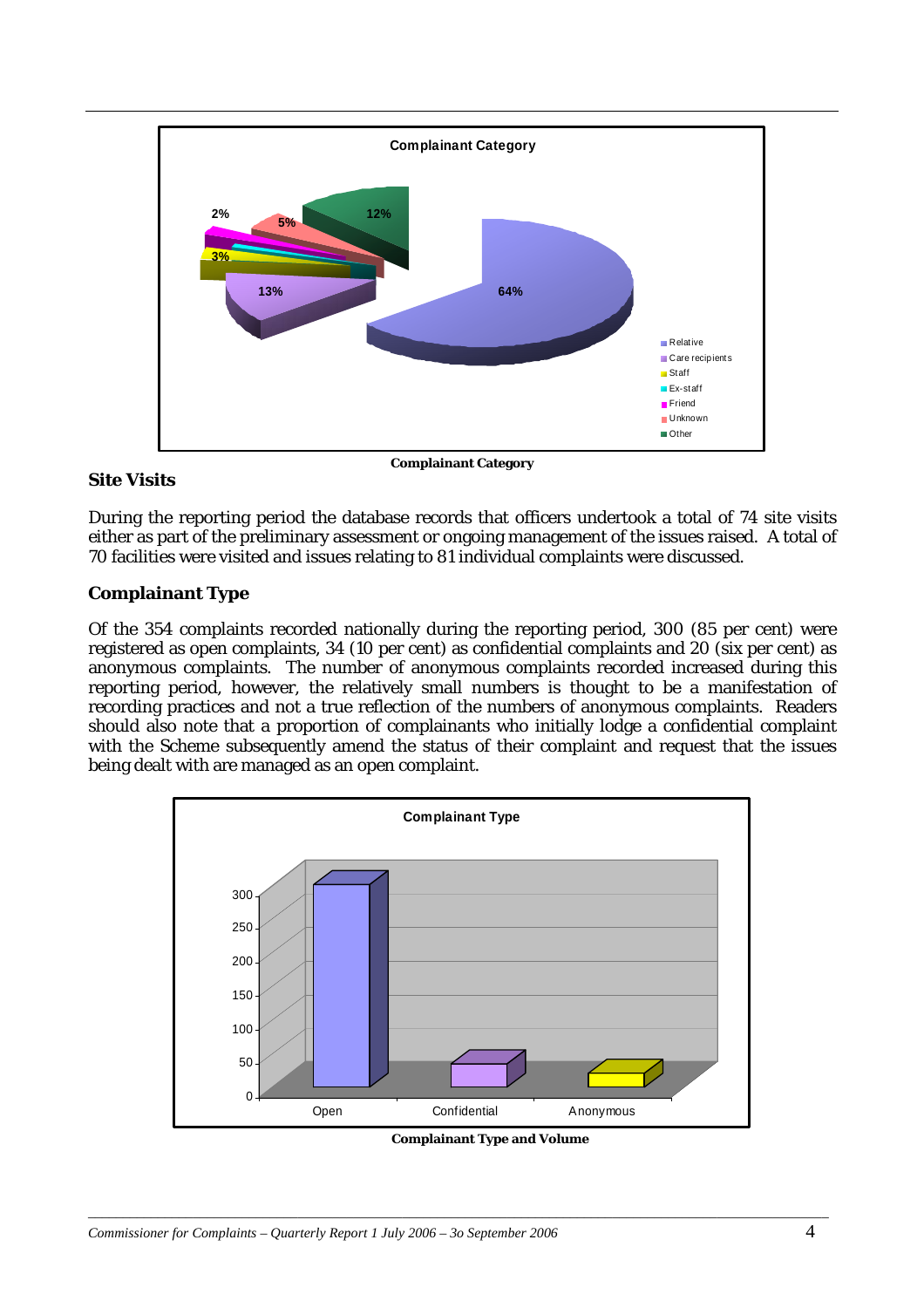#### <span id="page-6-0"></span>**Issue Priorities**

Complaint issues are assessed as either urgent or complex. During the reporting period the database identified that from 354 complaints staff prioritised 440 issues. No issues were assessed as urgent.

#### **Average Time to Resolve Complaints**

The database provides information regarding new cases both received and finalised within a period. During the quarter the Scheme finalised 113 cases that were lodged during the reporting period. The average number of days to finalise complaints received within the reporting period was 28.9 days. However, during the quarter the Scheme finalised a total of 225 complaints. The average number of days to finalise all complaints, including those lodged prior to 1 July 2006, was 62.92 days. The data show an increase in the number of complaints finalised and in the average number of days to finalise (see Fig 3).

At the end of the reporting period the data show that, nationally, 18 per cent of cases were incomplete, 24 per cent were ongoing, 32 per cent had been finalised, 14 per cent had been withdrawn, eleven per cent were not accepted and the Scheme made a decision to cease to deal with two complaints (one per cent).



**Case Status: End of the reporting period** 

#### **Complaint Issues**

The Scheme uses 13 key words to record complaint issues. Officers apply one keyword to each separate issue and, wherever possible, are encouraged to create one issue per case. That is, officers are asked to choose the one keyword that outlines the principal underlying concern for the case. Current practice is to create second issues only if necessary and only where a different keyword is applied. The following figure shows the most frequently recorded complaint issues during this reporting quarter.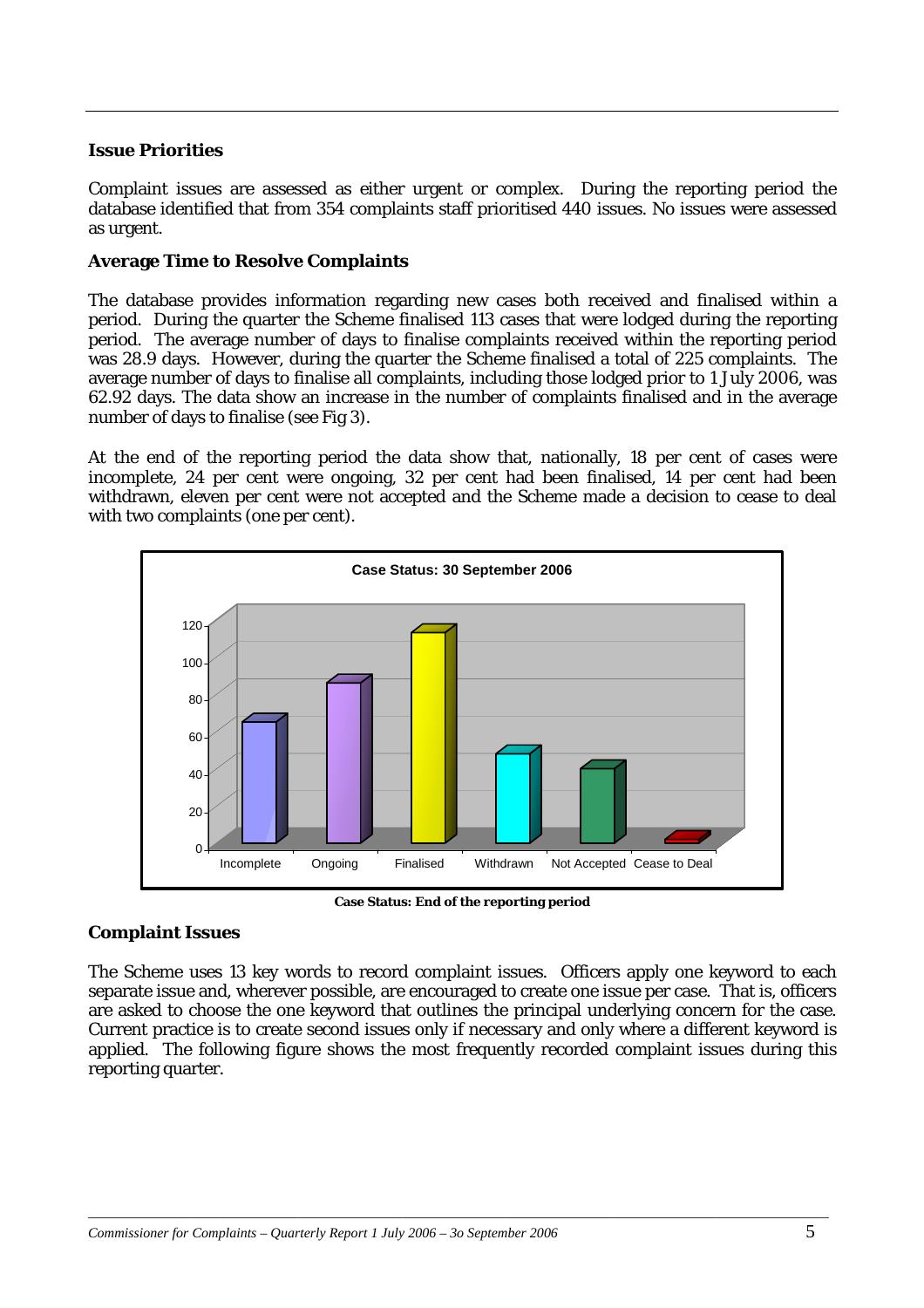

 **Most frequently recorded complainant issues** 

Complaints registered necessarily comprise at least one issue and, given the complexity of complaints, it is expected that the number of issues would exceed the number of complaints. The database report identifies 354 complaints and records 416 identified issues. As in most reporting quarters, health and personal care and consultation & communication are the most frequently recorded complaint issues. Interestingly, the database report also records 46 unspecified issues and in another report 440 issues are identified.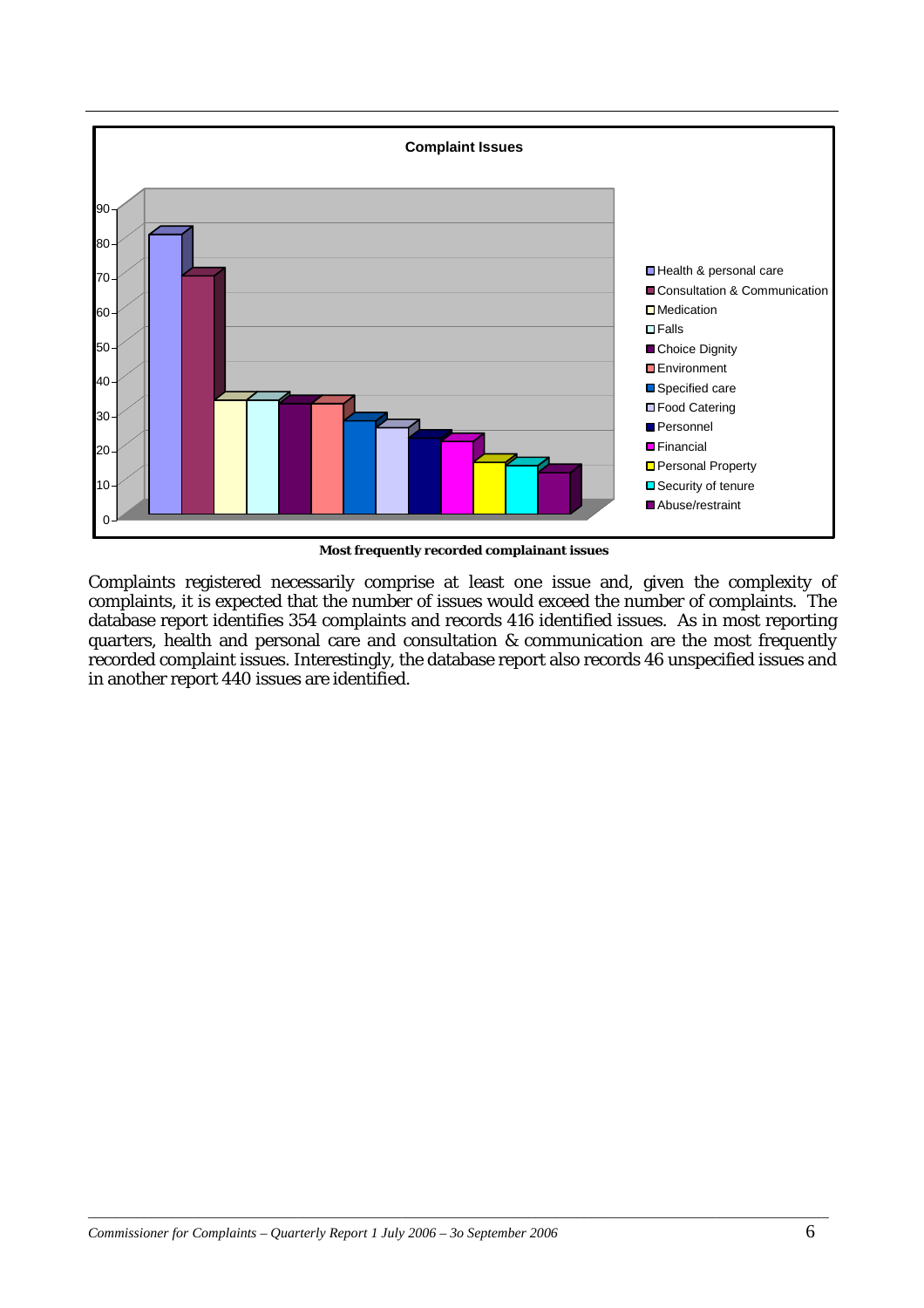### <span id="page-8-0"></span>**Non acceptance of Complaints and Appeals**

Based on *last status change* the database indicates that, across Australia, a total of 51 complaints were not accepted by the Scheme during the reporting period. Twelve of these complaints were received prior to 1 July 2006.

Thirty-nine complaints lodged during the reporting period were not accepted. This equates to 11 per cent of complaints lodged. Of those 27 were not accepted in Victoria, 11 in New South Wales and one in Queensland.

During this quarter, the Commissioner for Complaints was asked to provide advice in relation to five appeals against the non-acceptance of a complaint. This equates to 10 per cent of all non acceptances recorded during the period. All appeals related to complaints lodged in Victoria. The Commissioner also provided advice in relation to one appeal lodged at the end of the previous quarter. Of the five recommendations provided this period, three were to confirm the original decision and two were to partially set aside the decisions made. One appeal recommendation will be provided at the beginning of the next reporting quarter.



#### **Reconsideration of a Decision to Cease Dealing with a Complaint**

At the beginning of the reporting period the Commissioner was asked to provide advice in relation to an application for reconsideration of a decision to cease to deal with a complaint that had been lodged in the previous quarter. Another application was received during the quarter. Both applications related to decisions made by the Scheme in Victoria. One appeal recommendation was to confirm the original decision the other recommendation was to set aside the original decision.

### **Referrals and Committee Hearings by State and Territory**

Twelve matters were ongoing and during the reporting period a further 19 complaints were referred for determination. Sixteen hearings were conducted. A total of ten determination reports were provided. The complaints involved a range of issues including communication and consultation, complaints process, nutrition and hydration, medication, behaviour management, clinical care, care planning, infections, falls, physical environment and safety, bonds, fees and charges, access to documentation, security of tenure, wound and pressure care.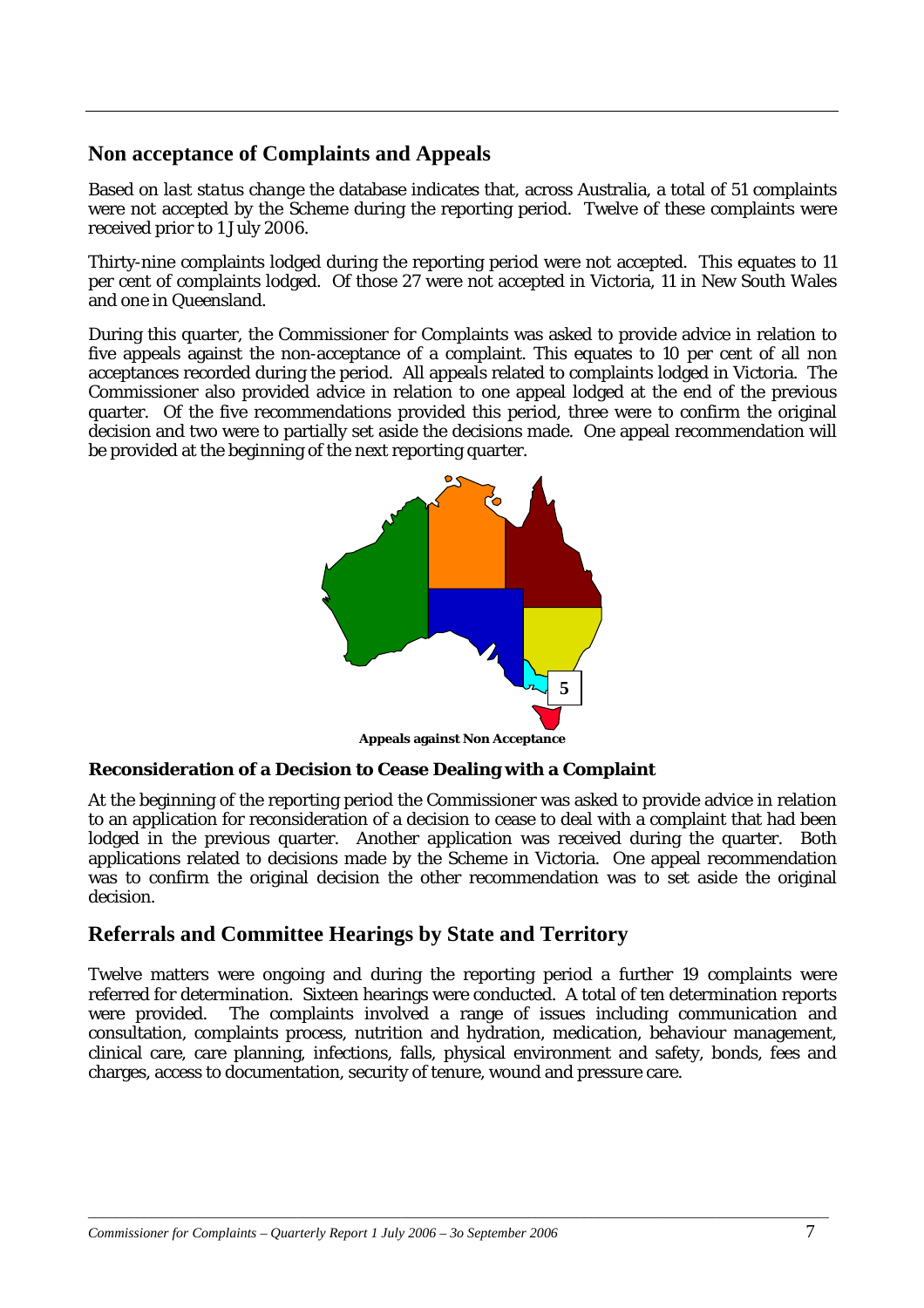<span id="page-9-0"></span>

# **Determination Reviews by State and Territory**

Two Applications for Review were carried over from the previous quarter. The Review Panel is awaiting legal advice in relation to a complaint heard in New South Wales and, in the other case originating in Tasmania, the Panel confirmed the decision of the Committee. Two determinations were appealed during this quarter. In one matter the Application for Review was deemed invalid and was therefore not accepted. The Review Panel has finalised a decision in the second case and this is to be distributed at the beginning of the next quarter.



**Determination Reviews conducted.**